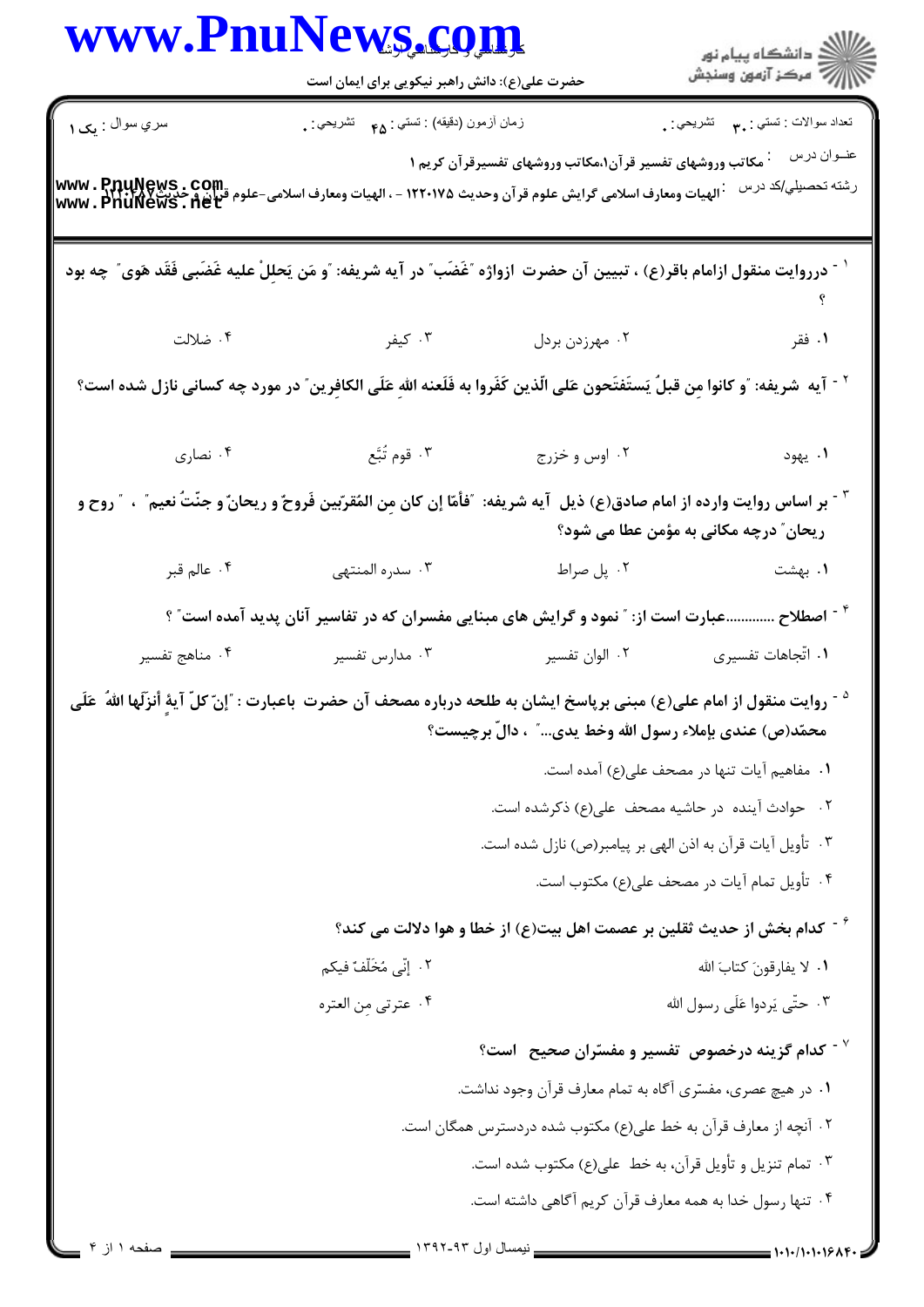| www.PnuNews.com                                  |                                                                                                                                                               |                                                                                        |                                                                |  |
|--------------------------------------------------|---------------------------------------------------------------------------------------------------------------------------------------------------------------|----------------------------------------------------------------------------------------|----------------------------------------------------------------|--|
|                                                  | حضرت علی(ع): دانش راهبر نیکویی برای ایمان است                                                                                                                 |                                                                                        | الارد دانشگاه پيام نور<br>۱۳۸۷ مرکز آزمون وسنجش                |  |
| سري سوال : ۱ يک                                  | زمان أزمون (دقيقه) : تستي : ۴۵ – تشريحي : .                                                                                                                   |                                                                                        | نعداد سوالات : نستي : ۳ <b>. ب</b> ه     نشريحي : <sub>•</sub> |  |
|                                                  |                                                                                                                                                               | <sup>:</sup> مکاتب وروشهای تفسیر قرآن۱،مکاتب وروشهای تفسیرقرآن کریم ۱                  | عنــوان درس                                                    |  |
|                                                  | WWW • PnuNews • COm<br>الهيات ومعارف اسلامي گرايش علوم قرآن وحديث ١٢٢٠١٧۵ - ، الهيات ومعارف اسلامي-علوم قرآن و حديثMww • PnuNews • net<br>WWW • PnuNews • net |                                                                                        | رشته تحصيلي/كد درس                                             |  |
|                                                  |                                                                                                                                                               |                                                                                        |                                                                |  |
|                                                  | ^ - در تفسیر منسوب به امام عسکری(ع)، مقصود از "بَعوضه" در آیه شریفه: ″ إنّ الله لا یَستَحیی أن یَضربَ مثلاً ما بَعوضَهً فَما                                  |                                                                                        | فوقَها″ چيست؟                                                  |  |
| ۰۴ علی(ع)                                        | ۰۳ ملائکه                                                                                                                                                     | ۲. اسلام                                                                               | ۰۱ پیامبر(ص)                                                   |  |
|                                                  | <sup>۹ -</sup> کدام شخصیت تنهافردی است که از وجود تفسیری ۱۲۰ جلدی، منسوب به امام عسکری خبر داده است؟                                                          |                                                                                        |                                                                |  |
| ۰۴ ابی الجارود                                   | ۰۳ ابن ندیم                                                                                                                                                   | ۰۲ ابن شهر آشوب                                                                        | ١. خالد برقي                                                   |  |
|                                                  | `` در تبيين امام باقر(ع)از آيه شريفه: "وامسَحوا بِرؤوسكُم" مبنى بر ذكر  متعلّق "وامسحوا"،با حرف   "باء" و استدلال آن                                          |                                                                                        |                                                                |  |
|                                                  | حضرت به مسح بخشی از سر ، کدام یک از ویژگیهای روش تفسیر عقلایی و عرفی بکاررفته است؟                                                                            |                                                                                        |                                                                |  |
|                                                  | ۰۲ فهم معنا با توجه به فضای صدور کلام                                                                                                                         |                                                                                        | ٠١ فهم معنا در قالب ادبيات ويژه كلام                           |  |
|                                                  | ۰۴ فهم معنا با توجه به معلومات عقلي                                                                                                                           | ۰۳ فهم معنای آیات با توجه به سیاق                                                      |                                                                |  |
|                                                  | حديث شريف: "ما لَم تَصطبحوا أو تَغتَبقوا أو تَحتَفئوا بَقلاً فشأنكم بِها" ازحضرت جواد(ع) در تفسير كدام ۖ آيه شريفه بيان                                       |                                                                                        |                                                                |  |
|                                                  |                                                                                                                                                               |                                                                                        | شده است؟                                                       |  |
| ۰۲ اولئک لَهُم رِزقٌ مَعلومٌ فواکه و هم مُکرَمون |                                                                                                                                                               | ١. فَمَن اضْطُرّ غَيرَ باغٍ و لا عاد فَلا إثمَ عَلَيه                                  |                                                                |  |
|                                                  | ۴ .  و إذا ضَرَبتُم في الأرضِ فَلَيس عليكم جُناحٌ ۖ                                                                                                           |                                                                                        | ٢. لكن الّذين اتّقوا ربّهُم لَهُم غُرَفٌ من فَوقها             |  |
|                                                  | <sup>۱۲ -</sup> درکلام امام صادق(ع)،سخن گفتن انسان بدون علم درباره قرآن، وی را در زمره کدام  مصادیق  آیه قرآن قرار می دهد؟                                    |                                                                                        |                                                                |  |
| ٢.  في قلوبهم مَرَضٌ فَزادهم اللهُ مَرَضاً       |                                                                                                                                                               | ٠١. فاذكروا الله كَذكركم آباءكم أو أشدَّ ذكراً                                         |                                                                |  |
|                                                  | ۴. فَأَمّا الّذين في قُلوبهم زَيغٌ فَيَتّبعون                                                                                                                 | ٠٣ فَمَن حَجِّ البيت أو اعتَمَرَ فلا جُناحَ                                            |                                                                |  |
|                                                  |                                                                                                                                                               | <sup>۱۳ -</sup> تفسیرامام حسن(ع) ازکلمه "مشهود" در آیه شریفه: "و شاهدِ و مشهودِ" چیست؟ |                                                                |  |
| ۰۴ اسلام                                         | ۰۳ پیامبر(ص)                                                                                                                                                  | ۰۲ روز قیامت                                                                           | ۰۱ روز ذبح                                                     |  |
|                                                  | <sup>۱۴ -</sup> از دیدگاه ابن عُمَر، داناترین امت محمد(ص)نسبت  به آنچه بر آن حضرت نازل شده، چه کسی بود؟                                                       |                                                                                        |                                                                |  |
| ۰۴ ابن عباس                                      | ۰۳ ابوذر                                                                                                                                                      | ۰۲ علی(ع)                                                                              | ۰۱ ابن طلحه                                                    |  |
|                                                  |                                                                                                                                                               | <sup>۱۵ -</sup> کتاب "تنویر المقباس" به چه کسی نسبت داده شده است؟                      |                                                                |  |
| ٢.  مؤلف القاموس المحيط                          |                                                                                                                                                               |                                                                                        | ٠١ مؤلف البحر المحيط                                           |  |
|                                                  |                                                                                                                                                               |                                                                                        |                                                                |  |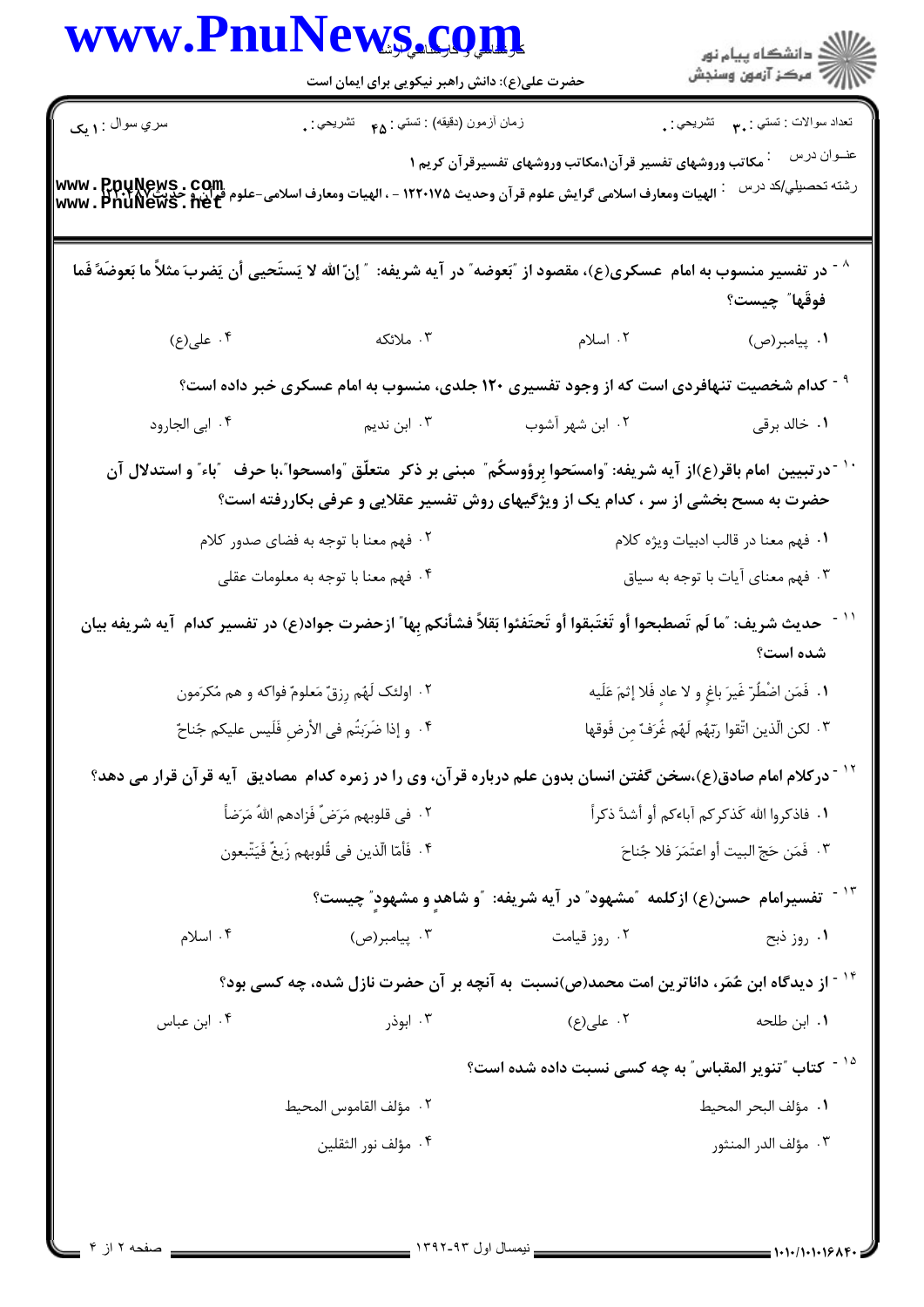|                           | حضرت علی(ع): دانش راهبر نیکویی برای ایمان است                                                                                                     |                                                                                                 | الا دانشگاه پيام نور<br>  پر مرکز آزمون وسنجش                                                                               |  |
|---------------------------|---------------------------------------------------------------------------------------------------------------------------------------------------|-------------------------------------------------------------------------------------------------|-----------------------------------------------------------------------------------------------------------------------------|--|
| سري سوال : ۱ يک           | زمان أزمون (دقيقه) : تستي : <sub>۴۵</sub> تشريحي : .                                                                                              |                                                                                                 | نعداد سوالات : نستي : پم       نشريحي : .                                                                                   |  |
|                           |                                                                                                                                                   | <sup>:</sup> مکاتب وروشهای تفسیر قرآن۱،مکاتب وروشهای تفسیرقرآن کریم ۱                           | عنــوان درس                                                                                                                 |  |
|                           | --<br>WWW • RR\FAY سلامی گرایش علوم قرآن وحدیث ۱۲۲۰۱۷۵ - ، الهیات ومعارف اسلامی-علوم قرآن و حدیث WWW • RR\FAY<br>WWW • PNUNeWS • Net              |                                                                                                 | رشته تحصيلي/كد درس                                                                                                          |  |
|                           | تفسيرابن عباس از مسح سر در آيه شريفه: ″وامسحوا برؤوسكم و أرجلكم إلى الكَعبَيْن″ چيست؟                                                             |                                                                                                 |                                                                                                                             |  |
|                           | ٣. كيف شئتُم سعف الكَعبَيْن                                                                                                                       | ٢. إلى المَرافق                                                                                 | ٠١. فوق الخفّين                                                                                                             |  |
|                           | `` - براساس تفسیر ابن عباس ، آیه شریفه: آإنّ شانئک هُوَ الأبتَر ً در شأن چه کسی نازل شده است؟                                                     |                                                                                                 |                                                                                                                             |  |
| ۰۴ عبدالله بن أبيّ        |                                                                                                                                                   |                                                                                                 |                                                                                                                             |  |
|                           | <sup>۱۸ -</sup> درقرائت ابن مسعود،  كلمه "عِهْن ّ در آيه شريفه:   ّو تكون الجبالُ كالعِهْنِ المنفوشِ ّ ، به چه شكل  قرائت شده است؟                |                                                                                                 |                                                                                                                             |  |
| ۰۴ المُهل                 | ۰۳ الصوف                                                                                                                                          | ٢. الفاجر                                                                                       | ا . الأثيم المسلمين المسلمين المسلمين المسلمين المسلمين المسلمين المسلمين المسلمين المسلمين المسلمين المسلمين ا<br>المسلمين |  |
|                           | <sup>۱۹ -</sup> از دیدگاه اهل تسنن،جایگاه ومنزلت  تفسیر صحابی به منزله چه نوع روایتی محسوب می شود؟                                                |                                                                                                 |                                                                                                                             |  |
| ۰۴ موقوف                  | ۰۳ مرفوع می دراست است. تا به عکسی است و مراجع است که مرفوع است که است که است که است که است که است که است که اس                                    |                                                                                                 | ٠١. معضل                                                                                                                    |  |
|                           | `` -از دیدگاه مفسّران شیعی و سنّی، مقصود از "فاسِقاً" در آیه شریفه: "أفَمَن کانَ مؤمناً کَمَن کان فاسقاً لایَستوون″ چه کسی                        |                                                                                                 | است؟                                                                                                                        |  |
| ۰۴ مروان حکم              | ۰۳ وليد بن عقبه                                                                                                                                   | ۰۲ معاویه و در ۱                                                                                | ۰۱ زیاد بن ابیه                                                                                                             |  |
|                           | `` - در تفسير مجاهد، كدام يك از كلمات آيه شريفه: "أن طَهّرا بَيتى للطّائفين و العاكِفين و الرّكّع السّجود"، به "المجاورون"                        |                                                                                                 | تفسير شده است؟                                                                                                              |  |
| ۰۴ السّجود                | ۰۳ الرّکع                                                                                                                                         | ۰۲ الطائفين                                                                                     | ٠١ العاكفين                                                                                                                 |  |
|                           |                                                                                                                                                   | <sup>۲۲ -</sup> تفسیرسعید بن جبیر، از واژه "قسوره" در آیه شریفه:  "فَرَّت مِنْ قَسْوَرَه" چیست؟ |                                                                                                                             |  |
| ۰۴ لعب                    | ۰۳ قَنَّاص                                                                                                                                        | ٢. نَحر                                                                                         | ۰۱ هَزل                                                                                                                     |  |
|                           |                                                                                                                                                   | <sup>۲۳ -</sup> در تفسیر کدام آیه، دیدگاه سعید بن جبیربا عقیده به عصمت پیامبران، نا سازگار است؟ |                                                                                                                             |  |
|                           | ٢. ۚ و لاتَنكحوا المُشرِ كاتِ حَتَّى يُؤمِنَّ                                                                                                     |                                                                                                 | ٠١ و لَقَد هَمّت بِه و هَمَّ بِها لو لا أن رأى                                                                              |  |
|                           | ۰۴   يا أيّها الّذين آمَنوا اتّقوا الله حَقّ تُقاته                                                                                               |                                                                                                 | ٠٣ إنّ شَرّ الدّوابِّ عندالله الّذين لايؤمنون                                                                               |  |
|                           | <sup>۲۴ -</sup> در خطبه منقو ل از پیامبر(ص): .مَن ابتَغی عِلمَه عِند غَیرِ علیٍّ هَلَکَ ّ، مقصود از ضمیر <sup>"</sup> ه ً در "علمه <i>"</i> چیست؟ |                                                                                                 |                                                                                                                             |  |
| ۰۴ محکم ومتشابه           |                                                                                                                                                   |                                                                                                 | ٠١ تأويل قرآن                                                                                                               |  |
|                           | <sup>۲۵ -</sup> در بیان طبرسی،، کدام آیه شریفه از دیدگاه سعید بن مسیّب، در مورد کسانی است که به دو قبله نماز خواندند؟                             |                                                                                                 |                                                                                                                             |  |
| ۴. ادْعونى أستَجِبْ لَكُم | ٠٣ و السّابقونَ الأوّلونَ                                                                                                                         | ٠٢ إذا قَومُک مِنهُ يَصدَّونَ                                                                   | ٠١. و الباقياتُ الصّالحاتُ                                                                                                  |  |

 $\overline{a}$